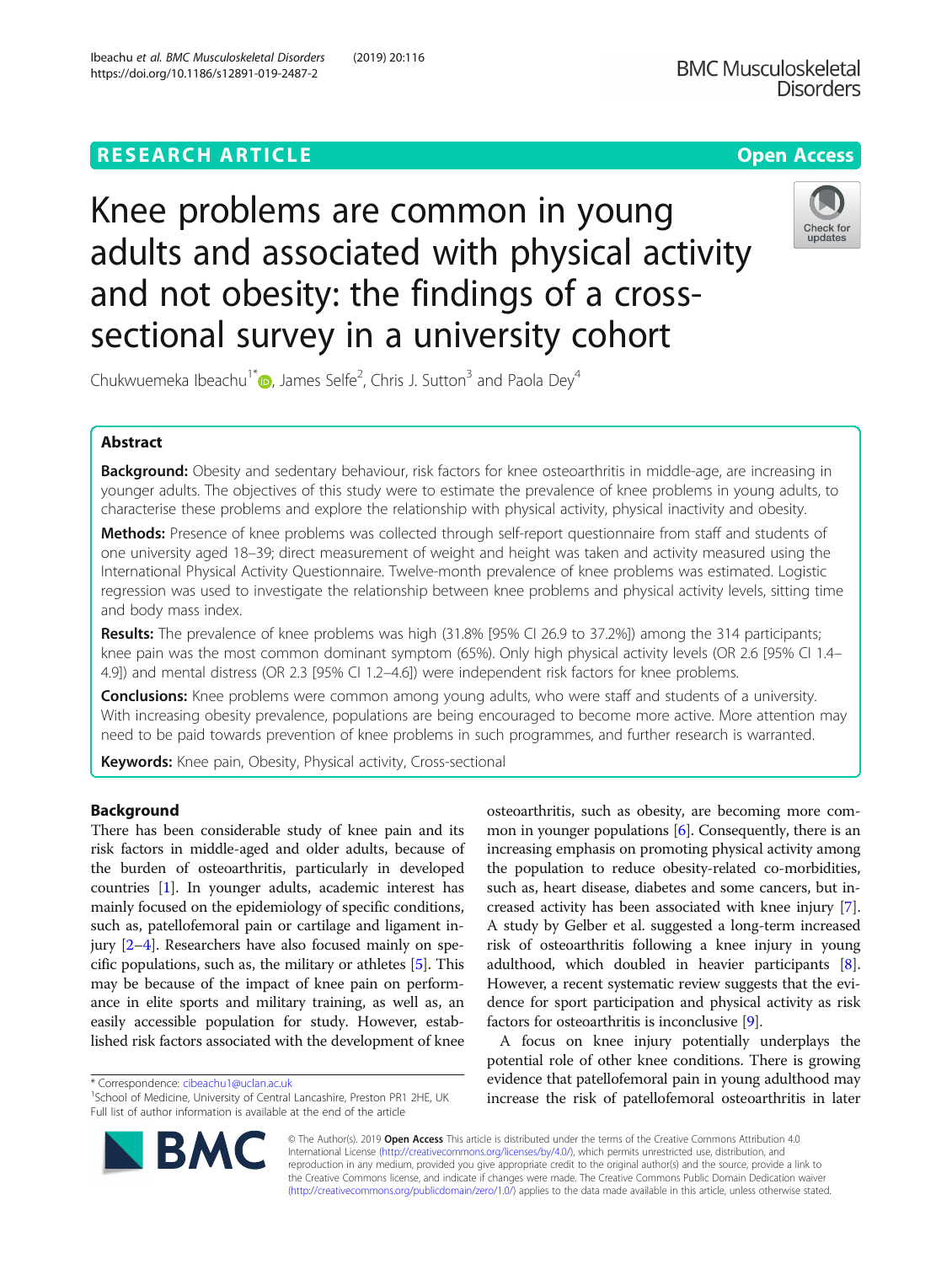life [\[10\]](#page-5-0). Furthermore, a focus just on knee pain may not encompass the full range of problems experienced by younger people, as locking or giving way may also be symptoms of a knee problem: Felson et al. (2007) found that knee buckling, in the absence of knee pain, occurred in 2.1% of men and women aged 36 to 94 years old  $[11]$  $[11]$ .

Therefore, it is important to understand the epidemiology of knee problems in more diverse younger populations, as well as, its relationship with obesity, physical activity and physical inactivity. The objectives of this study were to determine the prevalence of knee problems in young adults, to characterise these problems and to explore the relationship between knee problems and physical activity, physical inactivity and obesity.

## Methods

Adults aged between 18 years and 39 years (inclusive) were recruited from staff and students at the University of Central Lancashire, Preston, United Kingdom. Potential participants with doctor diagnosed lower limb osteoarthritis, inflammatory arthritis, or other disorders, which severely affected their walking were excluded. Participants were recruited either as individuals, through advertisement, university media or distribution of leaflets, or as groups (clusters), via classroom sessions. Those willing to participate were provided with an information sheet and checked for eligibility. Once eligibility was confirmed, informed consent was obtained and participants were asked to self-complete a questionnaire that included questions on age and gender, as well as, a number of validated questions/questionnaires. Presence of knee problems was measured using a modification of the screening question in the Knee Pain Screening Tool (KNEST) questionnaire: "Have you had pain or problems in the last year in or around the knee?" which has been used in population studies of adults over 50 years of age [[12](#page-5-0)]. In the original study of the measurement properties of the KNEST questionnaire, the knee pain screening question exhibited high internal reliability ( $R = 0.82$  (95% CI 0.66–0.97) and high agreement with a pain mannikin (95%) [[12](#page-5-0)]. The characteristics of the knee problem was assessed using the Survey Instrument for Natural History and Aetiology of Patellofemoral Pain Studies (SNAPPS) [\[5](#page-5-0)], which includes questions on dominant symptoms and how the problem developed. The severity of symptoms in those with knee problems was measured by the Knee Injury and Osteoarthritis Outcome Score (KOOS) [\(http://www.koos.nu](http://www.koos.nu)), which has a total score and five subscales: pain (nine items), symptoms (seven items), function in daily living (17 items), function in sport & recreation (five items), and quality of life (four items) [[13](#page-5-0), [14](#page-5-0)]. Each subscale score is based on the sum of its items transformed into a 0–100 score, with 100 representing 'no problems' and zero representing 'extreme problems'. The Hopkins Symptom

Checklist 10 item scale (HSCL-10) was included to measure levels of mental distress in all participants; each of the 10 items in HSCL-10 is scored on a Likert scale of one (not at all) to four (extremely) and the higher the mean across the 10 items the greater the mental distress [[15](#page-5-0)]. The International Physical Activity Questionnaire Long was included to measure levels of physical activity using the questions on activity in the last seven days and physical inactivity, using the questions on sitting time [[16](#page-5-0)]. Height and weight were measured directly, according to an agreed, standard protocol by one researcher (first author) using a Seca 217 mobile stadiometer and Seca 813 scales; however, because it was anticipated that some participants may feel uncomfortable and refuse to be measured, self-reported weight and height was also collected in the questionnaire, which was completed before direct measurement. The study was approved by the University of Central Lancashire Science, Technology, Engineering and Medicine (STEM 025) Ethics Committee.

## Sample size

A sample size of 300 was needed to estimate the prevalence of knee problems to within +/− 4.5% with 95% confidence, assuming a true prevalence of 20% or less and assuming there was no clustering effect on the outcome of interest.

## Analysis

Prevalence estimates and 95% confidence intervals (CI) were estimated. The impact of the clustering induced by the nature of the sampling was examined by estimating the inflation factor for prevalence estimates, that is, the robust standard error adjusted for clustering divided by the crude standard error; an inflation factor above 1 was considered indicative of the presence of a clustering effect [\[17](#page-5-0)]. Differences between groups were investigated using chi-squared tests and P-values < 0.05 were considered statistically significant.

Logistic regression modelling was used to investigate the effects of BMI, physical inactivity, and physical activity levels on the presence of a self-reported knee problem. Physical activity was categorised into high, medium or low using established protocols [\[16\]](#page-5-0). BMI was estimated from the directly-measured weight and height values. However, 66 participants did not consent to have direct measurement of height and/or weight to enable an estimate of BMI (kg/ m<sup>2</sup>). These missing values were imputed using a linear regression model using self-reported BMI to predict the participant's directly-measured BMI; the mean (SD) BMI including imputed data was similar to the mean (SD) of the directly measured BMI (24.3 (4.1) versus 24.1 (4.2)). BMI was maintained as a continuous variable ( $\text{kg/m}^2$ ). As with BMI, physical inactivity was maintained as a continuous variable (number of hours spent sitting/day) and centred to improve the interpretation of models. Age, gender and mental distress were included as potential confounding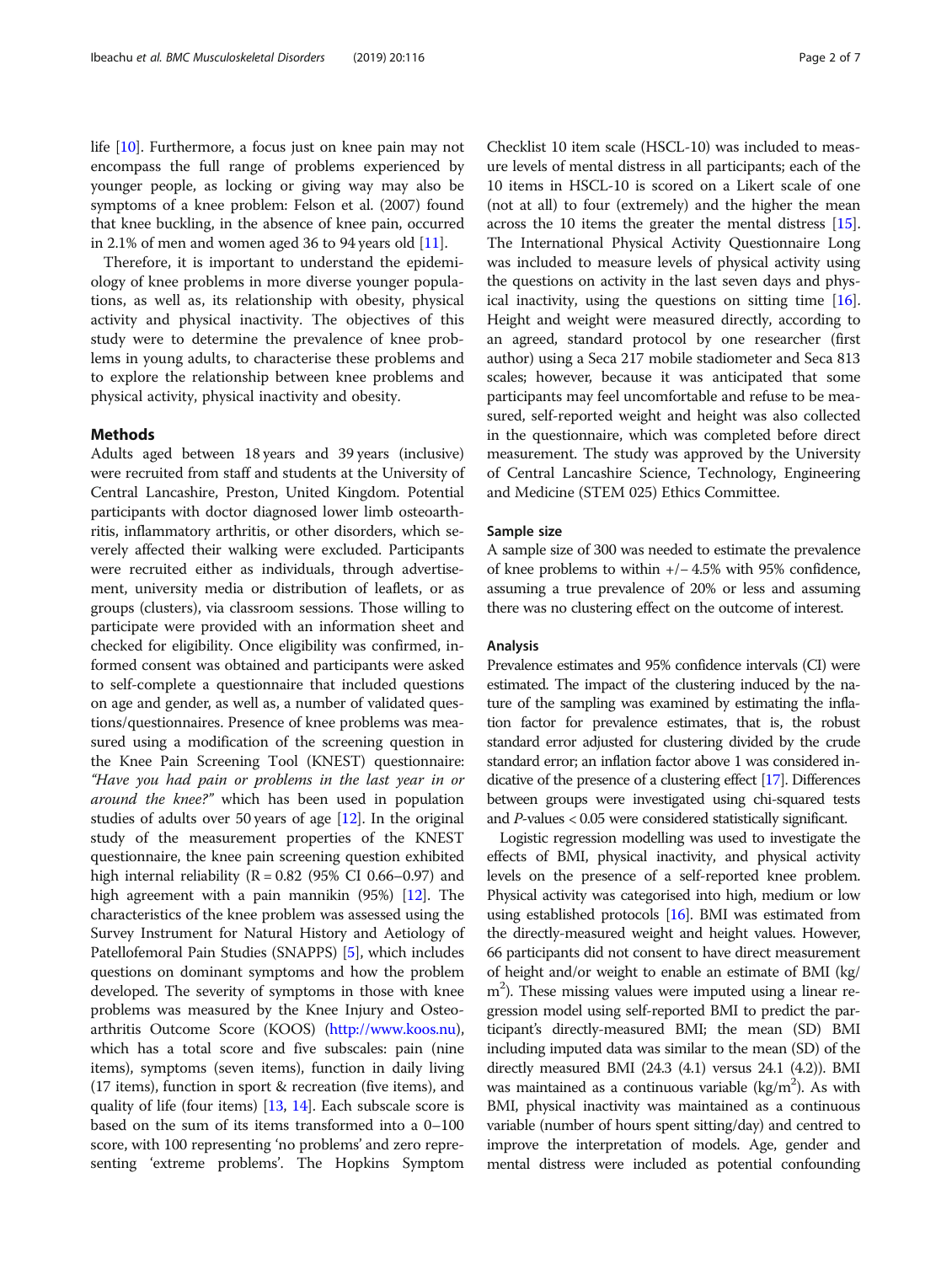<span id="page-2-0"></span>factors, given evidence from the literature that these may be important influences on levels of pain [\[18,](#page-5-0) [19](#page-5-0)]. In these analyses, HSCL-10 scores were categorised using a recognised cut-off of 1.85  $[15]$  $[15]$  $[15]$ : (i) those with a score less than 1.85 were categorised as having no mental distress and (ii) those with a score greater than or equal to 1.85 categorised as having mental distress. Exploratory analysis was performed to assess the likely nature of the relationship of the continuous variables with the logit of self-reported knee problem; if the nature of the relationship appeared quadratic, both linear and quadratic terms were included in the regression model. The analysis then firstly examined the unadjusted effects of the three putative risk factors individually, and, secondly examined the effects of each putative risk factor, while adjusting for the effects of the other two and the potential confounding factors.

The performance of the models including one, two or all three of the putative risk factors and all three potential confounding factors was compared using areas under the curve of 'percentage correct predictions' and the Hosmer-Lemeshow goodness-of-fit test [\[20](#page-5-0)]. The optimal model was judged based on maximising the AUC whilst assuring no significant lack of fit (at the 10% level). Additionally, a potential interaction between physical activity and physical inactivity was investigated by adding this term to the previously best-fitting model and testing its significance using a 10% level; this was considered as those who had high levels of both activity and inactivity were thought to be potentially particularly prone to injury. Odds ratio (OR) for univariate models and the optimal multivariate model are reported with 95% CI.

## Results

A total of 314 participants were recruited between January and October 2013. The participant characteristics are shown in Table 1. There were more men than women recruited,

Table 1 Characteristics of the 314 participants

and there were relatively few participants over 30 years of age (33, 10.5%), reflecting the low number of staff taking part. Only 47 (15.2%) of the 314 participants had an HSCL-10 score above the cut-off for mental distress, while 31 (9.9%) were obese and 72 (23.2%) were overweight. Mean (SD) total hours spent sitting per day was 5.6 h (SD 2.6) and over half of the participants (165, 52.9%) reported low physical activity with similar proportions reporting moderate (75, 24.0%) and high (72, 23.1%) physical activity levels. The majority (86%) of the participants were recruited from 14 classes; the remaining participants were recruited as individuals. Assuming 15 clusters, there was no evidence of clustering for estimates of period prevalence of knee problems and therefore, statistical methods and confidence intervals relating to this estimate were not adjusted for clustering.

A total of 100 participants reported a knee problem in the previous 12 months giving a 12-month period prevalence of 31.8% (95% CI 26.9 to 37.2%), of whom 44 (44%) had bilateral problems and 52 (52%) had previously sought medical advice on the knee problem. Of the 100 participants with knee problems, 31 (31%) recalled that their knee problem developed following a sudden injury. Of the 100 participants with knee problems, 93 provided information about symptoms. Of these 93 participants, pain was the predominant symptom in 65 (69.9%); other symptoms included locking (7/93, 7.5%) and giving way (21/93, 22.5%). Although, daily living activities were not particularly affected in most of the participants with a knee problem (median KOOS score 96), quality of life did appear to be affected (median KOOS score 75) with 30% having a KOOS score for that subscale of less than 60 (Table [2\)](#page-3-0).

The characteristics of those participants that reported knee problems and those that did not are shown in Table 1 and compared in Table [3](#page-4-0) (univariate analysis). As there was no evidence of an interaction ( $p = 0.83$ ), only the 'main effects' of these variables were included in the final regression

|                                                          | Without knee problem<br>$N = 214$ | With knee problem | Overall<br>$N = 314$ |
|----------------------------------------------------------|-----------------------------------|-------------------|----------------------|
|                                                          |                                   | $N = 100$         |                      |
| Male gender n (%)                                        | 115 (53.7%)                       | 61 (61%)          | 176 (56.1%)          |
| Mean (SD) age in years                                   | 21.9(5.0)                         | 22.6(5.4)         | 22.0(5.2)            |
| HSCL-10                                                  |                                   |                   |                      |
| n (%) meeting threshold for mental distress <sup>a</sup> | 26 (12.4%)                        | 21 (21.0%)        | 47 (15.2%)           |
| Mean (SD) BMI $(kq/m2)b$                                 | 24.1(4.1)                         | 24.8(4.1)         | 24.3(4.1)            |
| Physical activity levels n (%)                           |                                   |                   |                      |
| Low                                                      | 121 (56.5%)                       | 44 (44.0%)        | 165 (52.5%)          |
| Moderate                                                 | 50 (23.4%)                        | 25 (25.0%)        | 75 (23.9%)           |
| High                                                     | 42 (19.6%)                        | 30 (30.0%)        | 72 (22.9%)           |
| Missing                                                  | $1(0.5\%)$                        | $1(1\%)$          | $2(0.6\%)$           |
| Mean (SD) average daily sitting time (in hours)          | 5.5(2.5)                          | 5.9(2.9)          | $5.6(2.6)$ .         |

<sup>a</sup>5 missing <sup>b</sup>248 from directly measured height and weight; 63 imputed from self-reported height and weight; 3 missing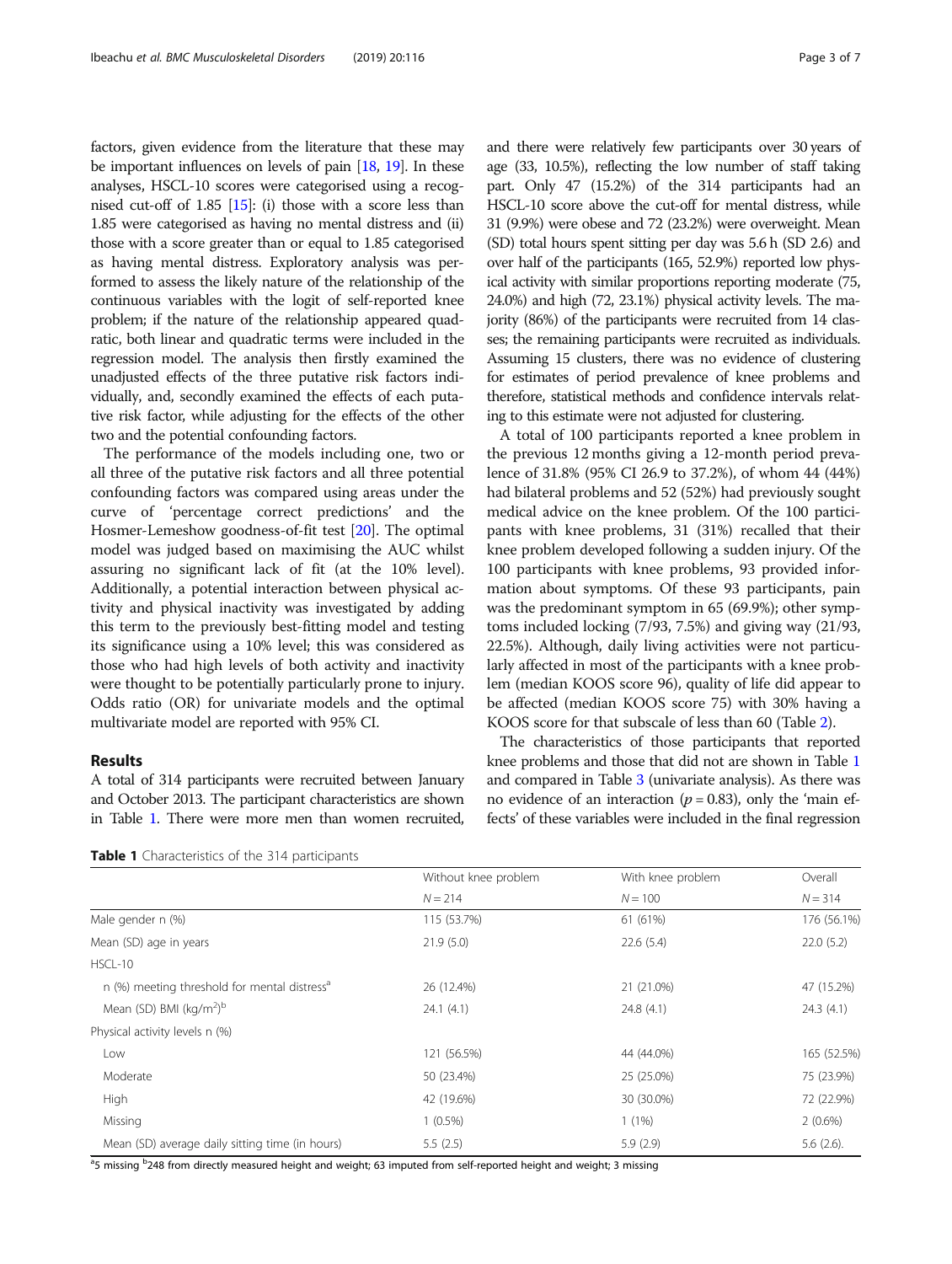<span id="page-3-0"></span>Table 2 Types and severity of the symptoms of in the 100 participants with knee problems (measured by the KOOS)

| Predominant symptom <sup>a</sup>             | N(%)             |  |
|----------------------------------------------|------------------|--|
| Pain                                         | 65 (69.9%)       |  |
| Locking                                      | 7(7.5%)          |  |
| Giving way                                   | 21 (22.5%)       |  |
| KOOS subscale                                | Median (IQR)     |  |
| Pain                                         | 89 (78 to 97)    |  |
| Severity of symptom                          | 82 (75 to 89)    |  |
| Function, daily living                       | 96 (89.7 to 100) |  |
| Function, sports and recreational activities | 90 (67.5 to 100) |  |
| Quality of life                              | 75 (56 to 88)    |  |

<sup>a</sup>7 missing; KOOS Knee injury and osteoarthritis outcome score, IQR Inter-quartile range

model. The final regression model suggested that there was an increase in the prevalence of knee problems with each  $10 \text{ kg/m}^2$  increase in BMI, hours of sitting and higher physical activity levels, (Table [3](#page-4-0)), although only the latter was statistically significant ( $p = 0.010$ ). There was a borderline non-significant difference in mental distress between those that had a knee problem and those that did not; the percentage meeting the threshold for mental distress on the HSCL-10 was 21% (21/100) of those with knee problems and 12.4% of those without knee pain  $(26/209)$  (p = 0. 0.052; OR 1.9 95% CI 1.0 to 3.5) (Table [1\)](#page-2-0). In the multivariate analysis, the only significant independent factors related to reported knee problems were physical activity ( $p = 0.010$ ; high level: OR = 2.6, 95% CI 1.4 to 4.9; moderate level OR  $= 1.9, 95\% \text{CI}$  1.0 to 3.5) and mental distress ( $p = 0.017$ ; OR  $= 2.3, 95\% \text{ CI}$  1.2 to 4.6). The effects of BMI ( $p = 0.063$ ) and hours of physical inactivity ( $p = 0.069$ ) were borderline non-significant. The Area under the Curve for the best regression model was 0.7 and the Hosmer-Lemeshow goodness-of-fit test was not significant ( $p = 0.16$ ), indicating a satisfactory fit of the model [[20](#page-5-0)].

## **Discussion**

The findings suggest a high prevalence of knee problems in this age group with nearly a third having a knee problem in the last year. The prevalence rate is higher than that observed in a large-scale epidemiological study for similar age groups  $[21]$  $[21]$ . However, the focus of that study was on detection of disabling knee conditions and the questions were more stringent in their criteria.

In our study, the observed prevalence of knee problems was higher in males compared with females, but this difference was not statistically significant. Different knee conditions appear to have a predominance in different genders. For example, females have a higher rate of patellofemoral pain [[22](#page-5-0)]; others have found soft tissue injuries to be more common in males with the lowest rates in females to be in those aged 20 to 39 years [[23\]](#page-5-0). The gender predominance may largely balance out when considering all knee conditions.

Overall, our study suggests that focusing on specific conditions or just on knee pain may underestimate the problem of musculoskeletal disorders within younger populations; and that knee problems may be a hidden health problem as only half had sought medical advice. This is not an insubstantial issue as it has some important public health implications. There is increasing recognition that osteoarthritis can take decades to develop and that earlier identification of risk factors for osteoarthritis and/or symptoms of early diagnostic stages might offer benefits in terms of prevention and/or reduction in disability [\[8,](#page-5-0) [23,](#page-5-0) [24](#page-5-0)]. Buckling is an important symptom in older populations in whom it has been associated with activity limitation; in our study, 22.5% of those with knee problems had giving way as a predominant symptom [[25](#page-5-0)]. The numbers were too small to investigate whether function, quality of life or risk factors differed in different types of knee problem. We found that only physical activity was independently associated with knee problems. Others have noted a relationship in adolescents [\[26](#page-5-0)]. The best evidence for a risk factor for osteoarthritis that affects younger people is for obesity [\[9\]](#page-5-0), and this is of particular public health concern given the increased prevalence in younger adults [\[6\]](#page-5-0). In this study, although the estimated odds of a knee problem almost doubled for each  $10 \text{ kg/m}^2$  increase in BMI, the relationship between BMI and presence of a knee problem was of borderline non-significance. While it might be that the study was underpowered to detect a difference, the average age of the study population was only 22 years old and it could be that this is too early for the structural changes in the knee associated with obesity to manifest as symptoms.

Increased physical activity was associated with increasing risk of knee problems in this population and this relationship appeared linear, with increasing risk with each increase in level of activity. Although, the evidence for physical activity as a risk factor for osteoarthritis may be more limited [[9,](#page-5-0) [27\]](#page-6-0), these findings raise opposing public health concerns. Low levels of physical activity are associated with obesity and co-morbidities and, consequently, increasing physical activity is recommended by health organisations to prevent obesity, heart disease and diabetes. More recently there is increasing interest in high intensity interval training to improve health outcomes in less active populations [\[28\]](#page-6-0). But there has been little work undertaken on musculoskeletal injury in naïve exercisers.

There was also a significant relationship between mental distress and presence of a knee problem. This needs to be investigated in incidence studies as it is unclear if mental distress precedes or follows the development of the problem. Nevertheless, those with knee problems in this study had much worse mean quality of life scores on the KOOS (median 75) compared with a similar healthy population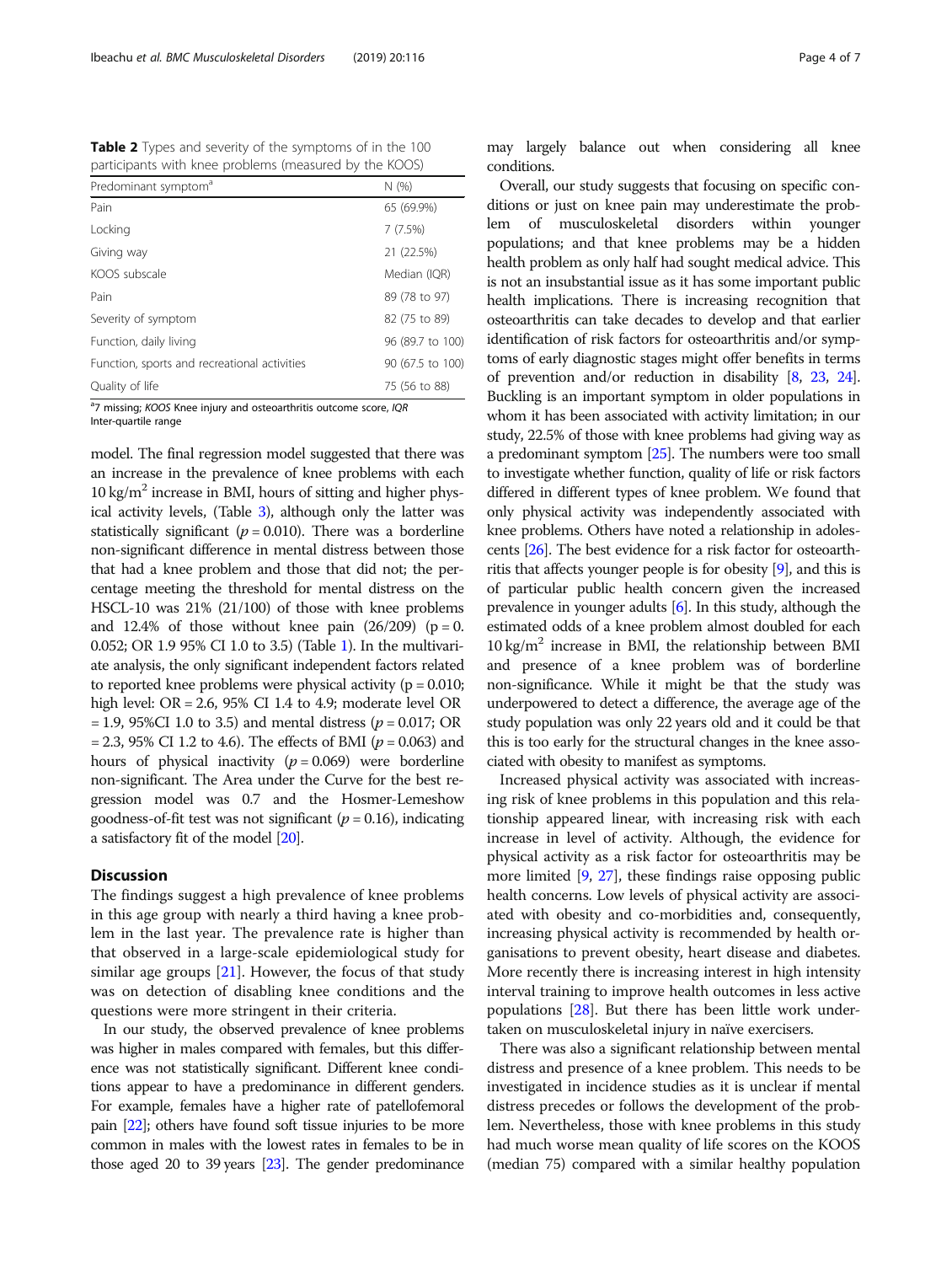<span id="page-4-0"></span>

| Table 3 Univariate and multivariate logistic regression analysis of the effect of physical activity, BMI and physical inactivity on the |  |  |
|-----------------------------------------------------------------------------------------------------------------------------------------|--|--|
| prevalence of knee problems adjusting for all other variables                                                                           |  |  |

| Characteristic                        | Univariate          | Multivariate<br>OR (95% CI) | Multivariate<br>$p$ -value |
|---------------------------------------|---------------------|-----------------------------|----------------------------|
|                                       | OR (95% CI)         |                             |                            |
| Age / 5 years                         | $1.1(0.9-1.4)$      | $1.2(0.9-1.5)$              | 0.25                       |
| Gender                                |                     |                             |                            |
| Male                                  |                     |                             |                            |
| Female                                | $0.7(0.5-1.2)$      | $0.9(0.5-1.6)$              | 0.74                       |
| Mental distress                       |                     |                             |                            |
| < 1.85                                |                     |                             |                            |
| $\geq 1.85$                           | $1.9(1.0-3.5)$      | $2.3(1.2-4.6)$              | 0.017                      |
| BMI /10 kg/m <sup>2</sup>             | $1.5(0.9-2.7)$      | $1.8(1.0-3.4)$              | 0.063                      |
| Physical activity levels              |                     |                             | 0.010                      |
| Low                                   |                     |                             |                            |
| Moderate                              | $1.4(0.8-2.5)$      | $1.9(1.0-3.5)$              |                            |
| High                                  | $2.0(1.1-3.5)$      | $2.6(1.4-4.9)$              |                            |
| Average daily sitting time (in hours) |                     |                             | 0.069                      |
| Linear term                           | $1.03(0.93 - 1.14)$ | $1.04(0.93 - 1.16)$         |                            |
| Quadratic term                        | $1.02(0.99 - 1.04)$ | $1.02(1.00 - 1.05)$         |                            |

Odds ratio (OR) for knee problems adjusted for the other factors in the table. Body mass index (BMI)

age group (median 100) suggesting considerable psychosocial burden [\[29\]](#page-6-0). Psychological morbidity has been observed among those not returning to pre-level sports participation following sports injury and in patellofemoral pain, where there is some relationship with pain levels and function [\[18,](#page-5-0) [30](#page-6-0)]. Further work on the economic burden of knee problems in young adults is warranted.

## Study limitations

An important limitation of this study is its cross-sectional design. The problem of a lack of information about the direction of the effect is highlighted above in relation to mental distress. In addition, studies have shown that obese adults are less likely to be active [[31\]](#page-6-0). It might be that those who have knee problems and are obese are more likely to reduce the activities which bring on symptoms and, therefore, would not have had the problem at the time of the survey. However, the findings suggest that further large-scale incidence studies are warranted.

The University had 2666 and 26,585 staff and students respectively at the time of the study, but data was not available as to their characteristics to identify the proportion who would meet the eligibility criteria and a sampling framework was not available to facilitate random selection of participants. Therefore, a convenience sample of staff and students of the university was used in the selection of participants recruiting until the sample size was obtained. The population group made it feasible to achieve the target sample size. However, this sampling method could have introduced selection bias. For example, those with a history

of knee problems may have been more likely to consent to participate, thus potentially overestimating the prevalence of knee problems, but we emphasised that we needed participants who did not have knee problems as well as those who did in our recruitment strategies. Another concern is that participants may be more active than the general population because a third were on courses linked to activity and, hence, more prone to knee problems, given our findings that physical activity was associated with knee problems. Conversely, though, a university cohort is less likely to undertake manual work. Reassuringly, we found a similar prevalence rate of 33% in a general population sample of adults of the same age attending a science festival using the same question [[5](#page-5-0)]. The question we modified had been validated to screen for knee pain in adults over 50 years of age [\[12](#page-5-0)]. While it has not been formally evaluated in younger people, the prevalence rate is not dissimilar to that observed by Rathleff using a pain mannequin in a population-based study of adolescents [\[32\]](#page-6-0).

## Conclusion

In conclusion, knee problems were common in young adults in a university and this appears to be associated with high physical activity levels. Populations are being encouraged to become more active. More attention may need to be paid towards prevention of knee problems in such programmes, and further research is warranted to investigate, in large-scale, population-based studies, if these findings are generalisable to general population and across different types of knee symptoms.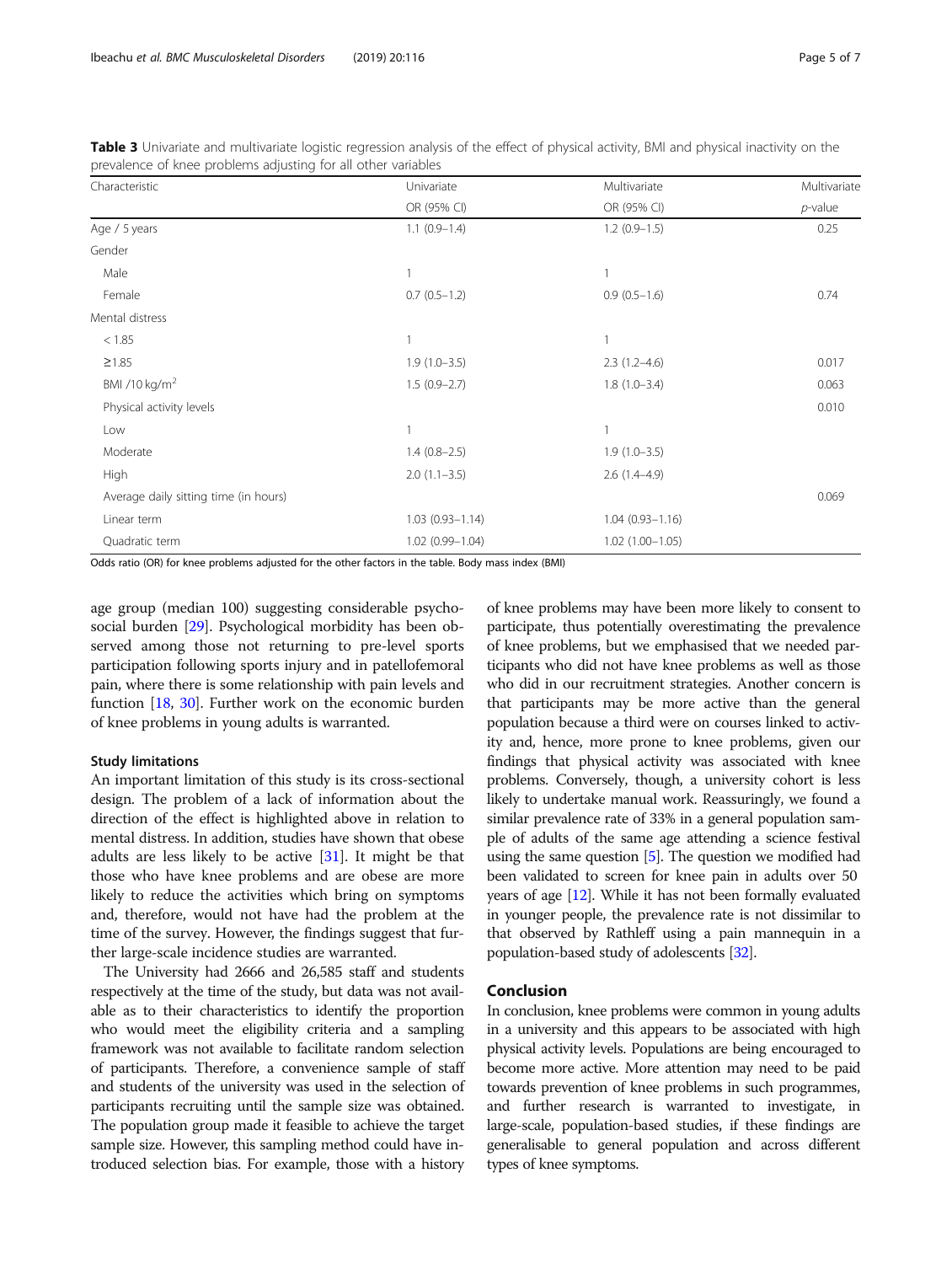## <span id="page-5-0"></span>Abbreviations

AUC: Area under curve; BMI: Body mass index; CI: Confidence interval; HSCL-10: Hopkins symptom checklist 10 item scale; KNEST: Knee Pain Screening Tool; KOOS: Knee injury and osteoarthritis outcome score; OR: Odd ratio; SD: Standard deviation; SNAPPS: Survey instrument for natural history and Aetiology of Patellofemoral pain studies

#### Acknowledgements

We would like to thank the staff and students of the University of Central Lancashire, Preston, who helped with the study.

#### Competing of interests

CI was in receipt of a bursary for PhD course fees from the University of Central Lancashire; PD, JS and CJS were PhD supervisors for this project. There are no other competing interests.

#### Funding

The bursary for PhD course fees does not in any way influence the design of the study and collection, analysis, and interpretation of data and in writing the manuscript.

#### Availability of data and materials

Access to the anonymised datasets used and/or analysed during the current study may be available from the corresponding author on reasonable request. The SNAPPS questionnaire is available from Professor Paola Dey, [paola.dey@edgehill.ac.uk.](mailto:paola.dey@edgehill.ac.uk)

#### Authors' contributions

CI designed the study, collected study data and analysed the data. PD, CJS and JS contributed to the design of the study. CJS supported the analysis of the data. PD, JS and CJS were involved in interpretation of the study findings. PD, CI, JS and CJS were involved in writing of the manuscript. All authors have read and approved the final manuscript for submission.

#### Ethics approval and consent to participate

The study was approved by the University of Central Lancashire Science, Technology, Engineering and Medicine (STEM 025) Ethics Committee. All participants gave informed written consent.

#### Consent for publication

Not applicable.

## Publisher's Note

Springer Nature remains neutral with regard to jurisdictional claims in published maps and institutional affiliations.

#### Author details

<sup>1</sup>School of Medicine, University of Central Lancashire, Preston PR1 2HE, UK. 2 Department of Health Professions, Manchester Metropolitan University, Manchester, UK. <sup>3</sup>Biostatistics Group, School of Health Sciences, University of Manchester, Manchester, UK. <sup>4</sup> Faculty of Health and Social Care, Edge Hill University, Ormskirk, Lancashire, UK.

## Received: 29 May 2018 Accepted: 3 March 2019 Published online: 18 March 2019

#### References

- 1. Silverwood V, Blagojevic-Bucknall M, Jinks C, Jordan JK, Protheroe J, Jordan KP. Current evidence on risk factors for knee osteoarthritis in older adults: a systematic review and meta-analysis. Ostoarthritis Cartilage. 2015;23(4):507–15.
- Smith BE, Selfe J, Thacker D, Hendrick P, Bateman M, Moffatt F et al. Incidence and prevalence of patellofemoral pain: A systematic review and meta-analysis. PLoS One 2018; 13(1):e0190892. [https://doi.org/10.1371/](https://doi.org/10.1371/journal.pone.0190892) [journal.pone.0190892](https://doi.org/10.1371/journal.pone.0190892).
- 3. Parkkari J, Pasanen K, Mattila VM, Kannus P, Rimpela A. The risk for a cruciate ligament injury of the knee in adolescents and young adults: a populationbased cohort study of 46 500 people with a 9-year follow-up. Br J Sports Med. 2008;42:422–6. [https://doi.org/10.1136/bjsm.2008.046185.](https://doi.org/10.1136/bjsm.2008.046185)
- Jones JC, Burks R, Owens BD, Sturdivant RX, Svoboda SJ, Cameron KL. Incidence and risk factors associated with meniscal injuries among activeduty US military service members. J Athl Train. 2012;47(1):67.
- 5. Dey P, Callaghan M, Cook N, Sephton R, Sutton C, Hough E, et al. A questionnaire to identify patellofemoral pain in the community: an exploration of measurement properties. BMC Musculoskelet Disord. 2016;17: 237. <https://doi.org/10.1186/s12891-016-1097>.
- 6. Johnson W, Ki L, Kuh D, Hardy R. How has the age-related process of overweight or obesity development changed over time? Co-ordinated analysis of individual participant data from five UK birth cohorts. PLoS Med. 2015;12(5):e1001828. <https://doi.org/10.1371/journal.pmed.1001828>.
- 7. Urquhart DM, Tobing JF, Hanna FS, Berry P, Wluka AE, Ding C, Cicuttini FM. What is the effect of physical activity on the knee joint? A systematic review. Med Sci Sports Exerc. 2011;43(3):432–42.
- Gelber AC, Hochberg MC, Mead LA, Wang NY, Wigley FM, Klag MJ, Joint injury in young adult and risk for subsequent knee and hip osteoarthritis. Ann Intern Med. 2000;133(5):321–8.
- 9. Richmond SA, Fukuchi RK, Ezzat A, Schneider K, Schneider G, Emery CA. Are joint injury, sport activity, physical activity, obesity, or occupational activities predictors for osteoarthritis? A systematic review. J Orthop Sports Phys Therapy. 2013;43(8):515–24.
- 10. Wyndow N, Collins N, Vincenzino B, Tucker K, Crossley K. Is there a biomechanical link between patellofemoral pain and osteoarthritis? A Narrative Review Sport Med. 2016;46(12):1797–808.
- 11. Felson DT, Niu J, McClennan C, Sack B, Aliabadi P, Hunter DJ, et al. Knee buckling: prevalence, risk factors, and associated limitations in function. Ann Intern Med. 2007;147:534–40. [https://doi.org/10.7326/0003-4819-147-8-](https://doi.org/10.7326/0003-4819-147-8-200710160-00005) [200710160-00005.](https://doi.org/10.7326/0003-4819-147-8-200710160-00005)
- 12. Jinks C, Jordan K, Ong BN, Croft P. A brief screening tool for knee pain in primary care. 1.Validity and reliability. Rheumatology. 2001;40:528–36.
- 13. Roos EM, Roos HP, Lohmander LS, Ekdahl C, Benyon BD. Knee injury and osteoarthritis outcome score (KOOS) – development of a self-administered outcome measure. J Orthop Sports Phys Ther. 1998;28:88–96.
- 14. Collins NJ, Prinsen CA, Christensen R, Bartels EM, Terwee CB, Roos EM. Knee Injury and Osteoarthritis Outcome Score (KOOS): systematic review and meta-analysis of measurement properties. Osteoarthritis Cartilage. 2016; 24(8):1317–1329. [https://doi.org/10.1016/j.joca.2016.03.010.](https://doi.org/10.1016/j.joca.2016.03.010) Epub 2016 Mar 21. Review.
- 15. Strand BH, Dalgard OS, Tambs K, Rognerud M. Measuring the mental health status of the Norwegian population: a comparison of the instruments SCL-25, SCL-10, SCL-5 and MHI-5 (SF-36). Nordic J Pschychiatry. 2003;57:113–8.
- 16. The International physical activity questionnaire (IPAQ) 2014. [https://sites.](https://sites.google.com/site/theipaq/scoring-protocol) [google.com/site/theipaq/scoring-protocol](https://sites.google.com/site/theipaq/scoring-protocol). (accessed 21 May 2014).
- 17. Kutner MH, Nachtsheim CJ, Neter J. Applied Linear Regression Models. 4th ed: McGraw-Hill Irwin; 2014.
- 18. Maclachlan L, Collins N, Matthews M, Hodges P, Vicenzino B. The psychological features of patellofemoral pain: a systematic review. BJSM. 2017;51(9):732–42.
- 19. Lankhorst NE, Bierma-zeinstra SMA, Middelkoop MV. Risk factors for patellofemoral pain syndrome: a systematic review. J Orthop Sports Phys Ther. 2012;42(2):81–94.
- 20. Hosmer DW, Lemeshow S, Sturdivant RX. The Multiple Logistic Regression Model, in Applied Logistic Regression. 3rd ed. Hoboken, NJ: John Wiley & Sons, Inc; 2013.
- 21. Sá KN, de Mesquita PC, Souza RC, Baptista AF, Lessa I. Knee pain prevalence and associated factors in a Brazilian population study. Pain Med. 2011;12: 394–402.
- 22. Boling M, Padua D, Marshall S, Guskiewicz K, Pyne S, Beutler A. Gender differences in the incidence and prevalence of patellofemoral pain syndrome. Scand J Med Sci Sports. 2010;20:725–30.
- 23. Peat G, Bergknut C, Frobell R, Jöud A, Englund M. Population-wide incidence estimates for soft tissue knee injuries presenting to healthcare in southern Sweden: data from the Skåne Healthcare Register. Arthritis Res Ther. 2014;16(4):R162. [https://doi.org/10.1186/ar4678.](https://doi.org/10.1186/ar4678)
- 24. Lohmander LS, Englund PM, Dahl LL, Roos EM. The long-term consequence of anterior cruciate ligament and meniscus injuries: osteoarthritis. Am J Sports Med. 2007;35(10):1756–69.
- 25. Nguyen US, Felson DT, Niu J, White DK, Segal NA, Lewis CE, Rasmussen M, Nevitt MC. The impact of knee instability with and without buckling on balance confidence, fear of falling and physical function: the Multicenter Osteoarthritis Study. Osteoarthritis Cartilage. 2014;22(4):527–34.
- 26. Guddal MH, Stensland SØ, Småstuen MC, Johnsen MB, Zwart J-A, Storheim K. Physical activity level and sport participation in relation to musculoskeletal pain in a population-based study of adolescents: the